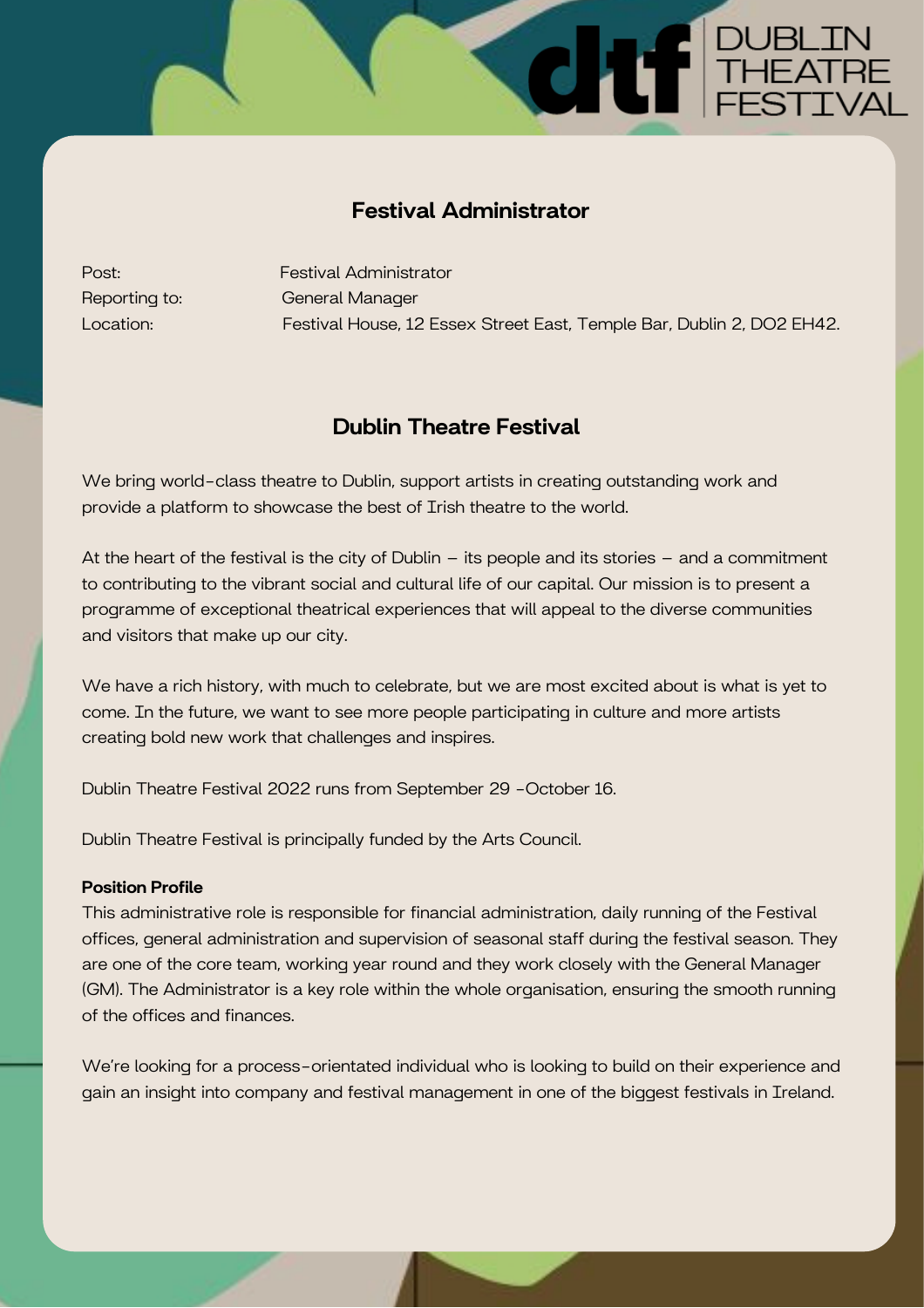## Duties and Responsibilities

## Finance

·Daily financial administration: bookkeeping, with particular emphasis on accounts payable ·Responsible for maintaining all financial records and accounts ·Banking: payment processing, updating bank mandates ·Cash management: box office cash reconciliations/petty cash/floats/production cash ·Supports the GM in all aspects of finance including financial returns to funding agencies ·In conjunction with GM, monitors revenues and expenditures

**E DUBLIN<br>THEATRE** 

## Festival Programme

Assists the GM with the:

·Preparation of contracts for companies and venues

·Preparation of settlements, including calculation of royalty payments, contra and other financial arrangements with companies, venues and any other parties at the close of the festival ·Confirms and ensures timely payment schedules with companies and venues

#### Seasonal Staff Management

·Assists the General Manager with recruitment of seasonal staff ·Ensures recruitment, interview and induction procedures are standardised across all seasonal roles

·Undertakes first day induction with all seasonal roles

·Supervision and training of seasonal administrative team (Office Assistant, Runner and Volunteers Coordinator, Interns)

·Sets and maintains a highly professional attitude towards delivering the festival for all members of the seasonal team

#### Administration/Communications

·Manages relationships and contracts with all suppliers, including building and security contractors ·Maintenance of office communications systems: liaison with phone, and IT system support companies according to the needs of the festival and ongoing updating of IT, administrative and staff operational manuals

·Maintains a pro-active liaison between departments

·Monitoring of the GDPR compliance of the organisation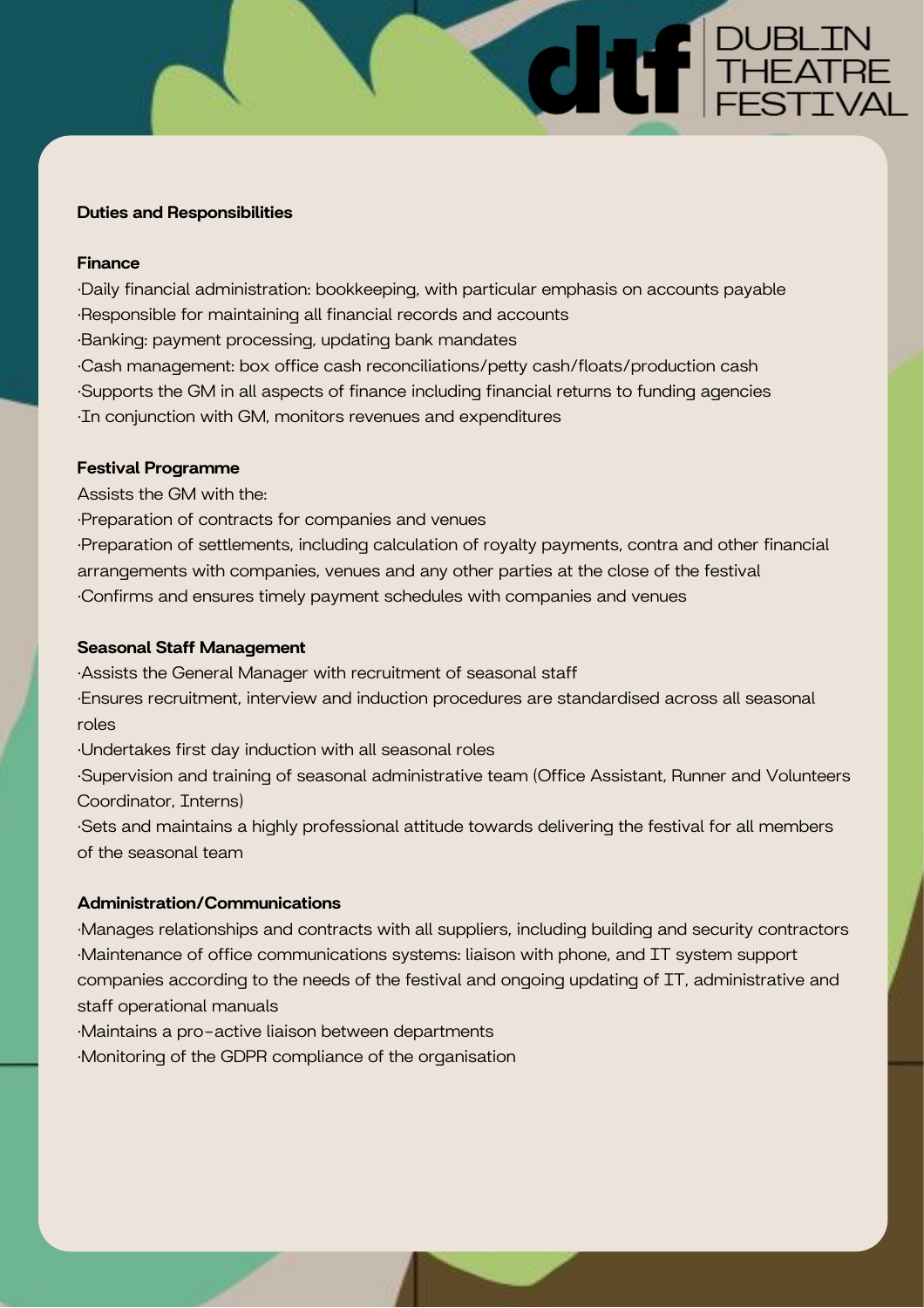# Festival Offices

·Maintenance and security of Festival House: ensuring the premises are clean, tidy and that all fixtures and fittings are maintained ·Reception duties: outside festival time being the first point of contact for all enquiries and visitors ·Office management: managing stationery and building supplies ·Management of physical and digital filing including yearly archiving ·Management of shared costs with Festival House partners ·Maintaining Festival policy of Environmental Awareness, ensuring energy efficiency in the building and promoting continuous recycling **General** ·Other duties and responsibilities as agreed with the General Manager

F DUBLIN<br>THEATRE<br>FESTIVAL

# Essential skills and experience

·Minimum 1 years' experience in a similar role ·Good financial and bookkeeping skills including basic budget management ·Good planning, organisational and administrative skills, including attention to detail ·A proven ability to schedule and prioritise multiple tasks, competing demands and tight deadlines while maintaining high standards and good working relationships ·Good IT skills and an understanding of IT systems ·Good communication and interpersonal skills ·Ability to work in a constantly busy office environment

# Desirable

·Experience in arts management, funding applications and reporting ·Interest in the arts

# **Salary**

€30,000 to €34,000 per annum, depending on experience

# Hours of Work

The post is full-time, year-round, 40 hours per week. During the 3 week Festival period, the Festival Administrator may be required to work outside these hours, including evenings and weekends.